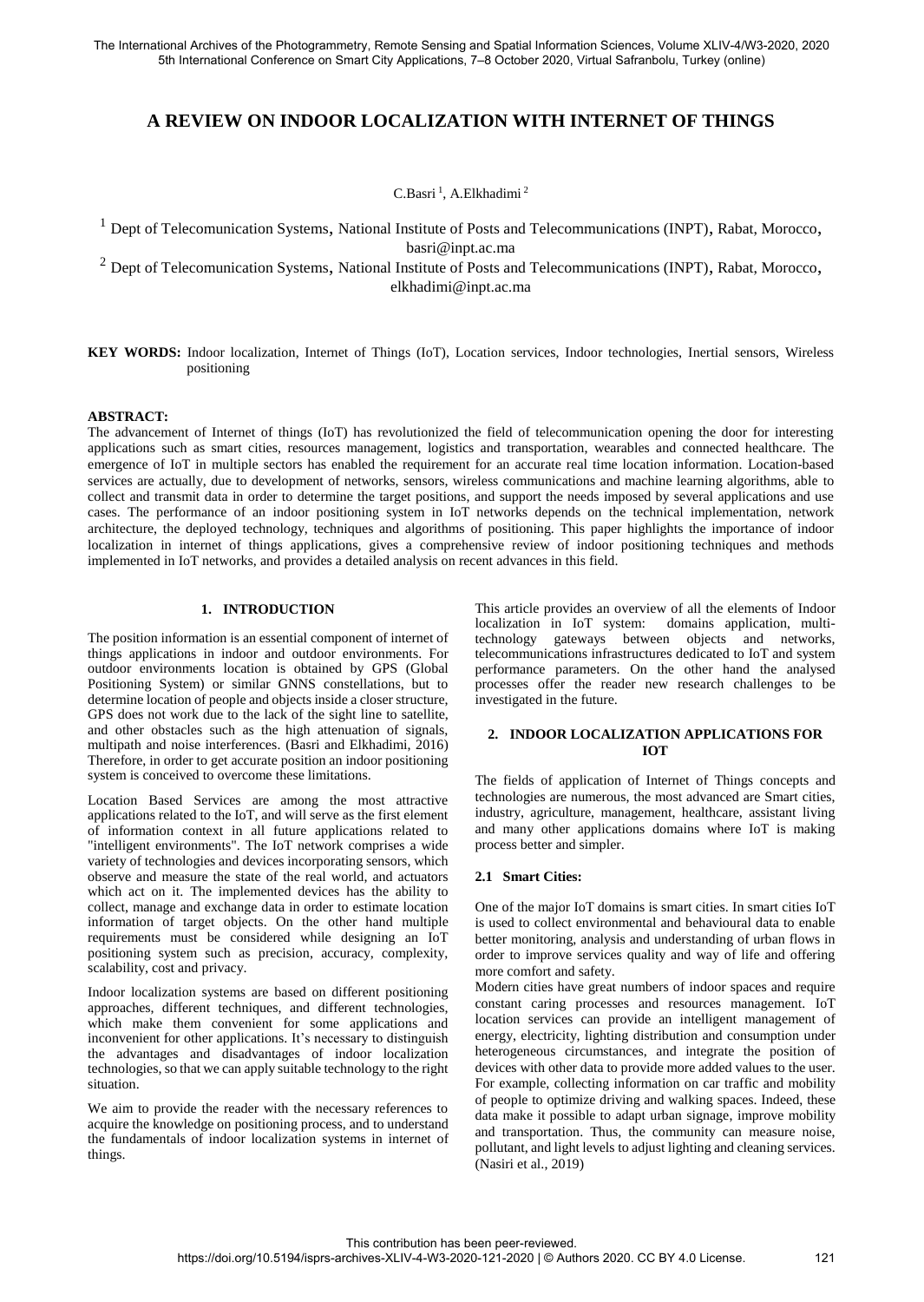# **2.2 Smart Industry:**

This category includes the measurement of indoor air quality, monitoring the levels of toxic gases and oxygen inside chemical plants to ensure the safety of workers, property, and locating resources using passive and active tags.

The connected industry through the deployment of sensors and connected industrial objects, allows better knowledge of industrial systems and trains high productivity through efficient preventive maintenance, greater responsiveness and cost reduction.

### **2.3 Smart Healthcare:**

IoT and medical devices can collect data, enable remote care and give patients more control on their treatment. Location services in IoT allows faster reactivity and better understanding of different behaviours through a local and accurate data sensing, monitoring of single people, assistance to elderly or disabled people living independently and tracking of patient inside hospitals (Hossain et al, 2019).

### **2.4 Smart Agriculture:**

Smart agriculture based on IoT and location services aims to a better resource management and enhanced productivity in indoor farming and indoor urban agriculture spaces. The applied Wireless sensors networks form an acquisition platform that can realize large-scale complex monitoring and tracking tasks in agricultural fields.

#### **2.5 Smart Logistics and transportation:**

IoT in logistics and transportation helps manage efficiently supply chain like the tracking of connected objects and vehicles. This category includes the monitoring of sensitive goods such as jewellery, medicines or dangerous goods, the detection of storage incompatibility when flammable products are stored close to others containing explosive materials, the search for individual items in large areas such as warehouses or ports and monitoring shipping conditions quality for insurance and maintenance purposes.

### **2.6 Human safety:**

Whenever technology is mentioned people assumes that the purpose is to enhance productivity and improve communication. However, technology for the purpose of human safety is getting more importance and become one of the most targeted topic for the researches. Various types of Human Safety Devices (HSD) are being developed and applied in numerous fields of application. (Sharma and Londhe, 2018) An essential functions of these devices are anomaly detection in critical systems, assistance in medical technology, driverless vehicles, smart PPE (personal protective equipment) that assesses and prevents danger for work-related incidents and injuries, by using variety of sensors and detection methods, so alerts and data can be sent to safety personnel and managers to get full visibility with advanced remote viewing capabilities.

Guidance and evacuation in emergency situations. Users of an indoor localization application can be notified of an emergency situation and directed to emergency exists using the best accessible routes relative to their positioning.

# **2.7 Indoor Localization and Covid-19 Pandemic:**

The World Health Organization has declared COVID-19 as a pandemic and almost all countries across the globe have been affected by the virus both socially and economically.

In several countries around the world, states have put in place various surveillance solutions to follow and control the evolution of the coronavirus epidemic and help public health authorities track the spread of the decease. Researchers have exploited the use of indoor localization technologies, and wireless communications to provide solutions applied in multiple scenarios (Saeed et al., 2020). In social distancing for example, the implemented tags alerted users when they are too close to each other through sound or vibrations.

Other systems were developed to enhance disinfection of working environment, detection of people affected by the virus, prevention of bottlenecks & crowds, and to ensure monitoring of people with Covid-19 in order to trace their paths and prevent the risk of infection (Kamal et al., 2020).



Figure1. IoT Applications to face Covid-19

# **3. INDOOR LOCALIZATION TECHNOLOGIES FOR IOT**

Many developed technologies are implemented for ILBS (Indoor Location Based Services) have been studied, categorized mainly into infrastructure-based that requires pre-installed hardware such as Radio Frequency Identification (RFID), Infrared Radiation (IR), Bluetooth, Ultra-Wide Band (UWB),etc. and infrastructure-free that utilizes the existing resources that are already available in the environment, such as light-emitting diode (LED) and inertial sensors, these solutions are more attractive due to the low cost and ready-to-deploy characteristics.

Internet of things encompass multiple technologies explained in the following subsections.

### **3.1 Localization technologies for IoT:**

### **3.1.1 Wi-Fi**

Indoor location via Wi-Fi relies on the existing public or private Wi-Fi network. WiFi hotspots can be used to locate a smartphone or all kinds of Wi-Fi enabled devices. It is possible to determine the position of a user in a defined space, by measuring the intensity of the received signal, declaring reference points on map, then exploiting the use of mathematical models to match the recorded database with real measurements. This positioning process defined by fingerprinting method that will be explained in the following section.

The main limitation of Wi-Fi fingerprint technology is the timeconsuming database construction process, a lot of human intervention and constant environment changes. This drawbacks can be mitigated using machine learning algorithms for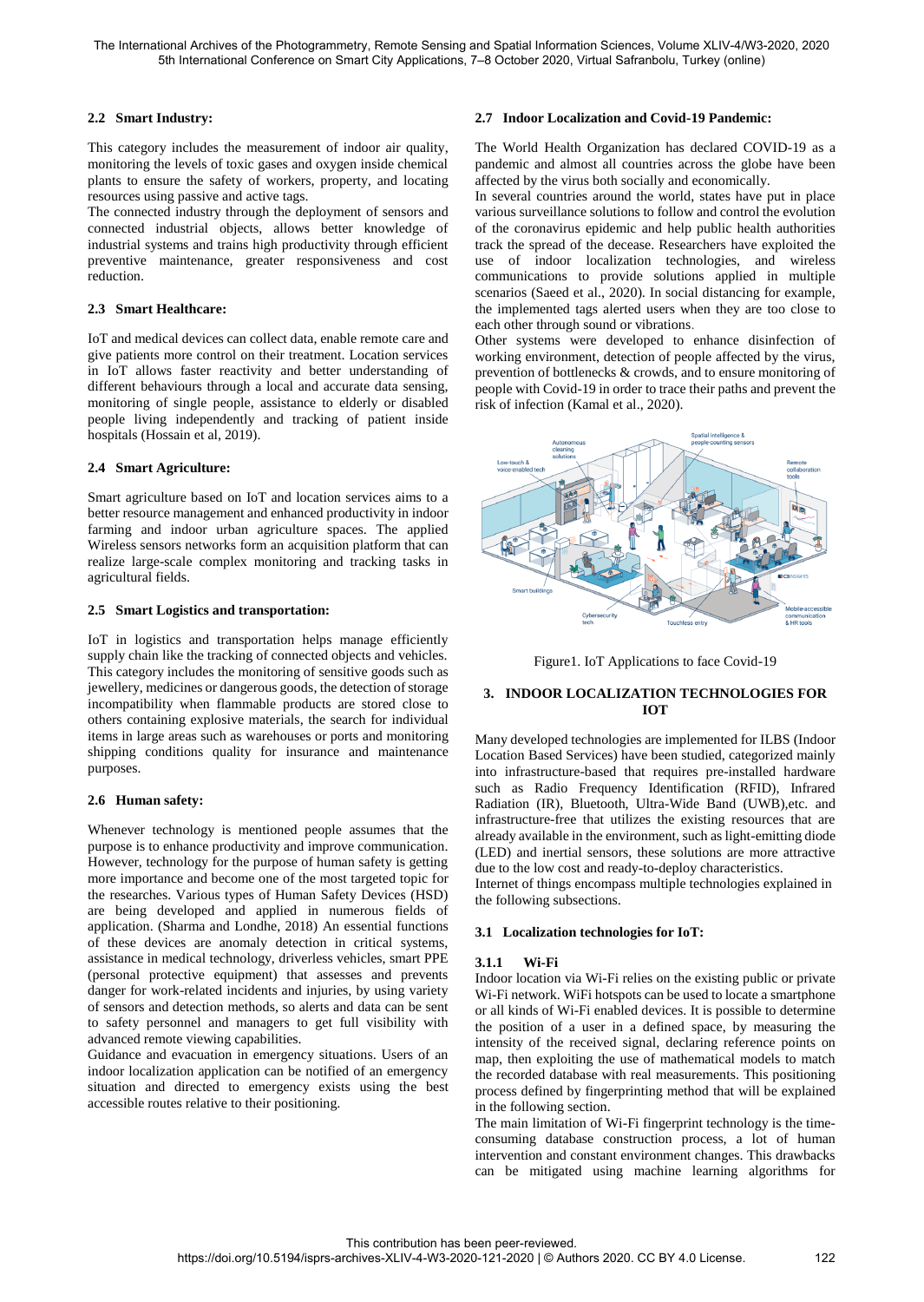intelligent classification of indoor spaces, automatic and continuous radio map Update, sensors fusion and interaction of Wi-Fi infrastructure with others technologies (Yu et all., 2019).

#### **3.1.2 Inertial Sensors/ dead reckoning:**

Inertial sensors are based on the micro-electro-mechanical system (MEMS), which is a combination of micro-sensors, such as accelerometer, gyroscopes, magnetic compasses, etc. Pedestrian Dead Reckoning (PDR) is a method based on the inertial sensors which uses the number of steps that pedestrians walk to gain the results. Due to its high performances, it has become an area of interest in the positioning technology field.

An accelerometer measures changes in gravitational acceleration. It is usually used to measure accelerations, tilt and vibrations in numerous devices. Accelerometer measurement are represented by the acceleration component of the three-dimensional direction.

The gyroscope measures changes in orientation (angular movement), changes in rotational speed and provides the angular velocity. The magnetometer measures the strength and the direction of the magnetic field. (Kok et al., 2017)



Figure 2. Pedestrian Dead Reckoning principle

The pedestrian's movement behaviour includes the distance and the movement direction. When a step has been detected, the position of that position can be calculated as:

$$
X_{t+1} = x_t + d \cos (r_i) \tag{1}
$$



 $Y_{t+1} = y_t + d \sin(r_i)$ 

Figure 3. Position calculation for inertial navigation

Where: $x_t$  and  $y_t$  are the coordinates in the two-dimensional  $10$  coordinate system,  $d$  represents the step length of the user. The angle  $r_i$  is obtained by combining data from the accelerometer, gyroscope and magnetometer.

### **3.1.3 Infrared:**

Infrared (IR) are light signals invisible to the human eye because of longer wavelength to that of visible light. IR technology is widely used today in home automation and robotics. Examples of everyday applications are remote control (remote control) and obstacle detection. This technology has the advantage of being simple and inexpensive. The localization use can be divided into two approaches. In the first, called active, units made up of lightemitting diodes (LEDs) emit IR signals at regular intervals. These signals are decoded by light sensors, such as photodiode or IR camera, to provide information on the location of sources. In the second approach, called passive, the localization is carried out by thermography thanks to the emission of natural radiation from the entities to be located. IR signals are known to be sensitive to ambient light sources. Other disadvantages major aspects of IR technology are a constraint of line-of-sight between emitter and receiver as well as a range limited to 5-10 m typical.

# **3.1.4 RFID**

Inexpensive and not requiring energy storage, they can be integrated into multiple objects that need to be identified and located. By transmitting a low-power radio frequency signal through its antenna, the tag reader supplies the tag's electronic chip with sufficient energy for the tag to retransmit through its own antenna a modulated signal representing the numeric identifier of the tag.

There are two possible ways for providing location information with RFID technology. A first consists in spreading a multitude of passive tags in the environment and fixing a reader on a device or on the user in order to locate the reader in relation to the tags. In a second more conventional use, fixed readers are arranged in critical locations in the environment and the tags are integrated into mobile devices or worn by the user in order to be located. In this solution it is possible to use more powerful readers, potentially with large antennas, so the range can be of the order of one meter.

# **3.1.5 Ultrasound**

Ultrasound (US) are acoustic vibrations that extend from the border with audible acoustics to the thermal stirring frequencies of molecules around 1013 Hz. Ultrasonic signals are usually generated by transducers that exploit the piezoelectric effect to convert electrical energy in mechanical movement and vice versa. Ultrasound based locating systems mainly operate in the frequency range 20-50 KHz. These signals have the advantage of being relatively slow to propagate, making it easier to take action temporal for this kind of application and improves location accuracy. The obtained results are often associated with very high precision, which may be less than a millimetre. However, by the nature of these signals, the range of the systems which use them is generally low, limited to 10-15m typical. On the other hand, performance is affected by environmental conditions, such as temperature and humidity and drafts.

### **3.1.6 Ultra Large Band**

Ultra Large Band (ULB) technology is based on the transmission of pulses of very short duration. Employment of ULB signals facilitate the detection of multipath thanks to the broadband property of these signals. The range varies from 10 to 100 meters depending on the sensors used. Two localization approaches are possible: active and passive. During the premiere, a ULB receiver extracts location information through ULB signals sent by transmitting entities. In order to avoid infrastructure dedicated to localization, the second approach - similar to radar mode, is based on a single ULB equipment, which emits a ULB signal. At reception, this equipment exploits, thanks to its antenna network, the use of affected signals by multipath in order to extract location data. On the other hand, beyond additional cost, the use of a receiver with an antenna network in terminals widespread in the large audience is very complex.

### **3.1.7 Hybrid Systems**

Hybrid architectures are based on the interaction between different technologies and combine multiples sensors that overcome each other's drawbacks to make a more accurate system (De Angelis et al., 2015).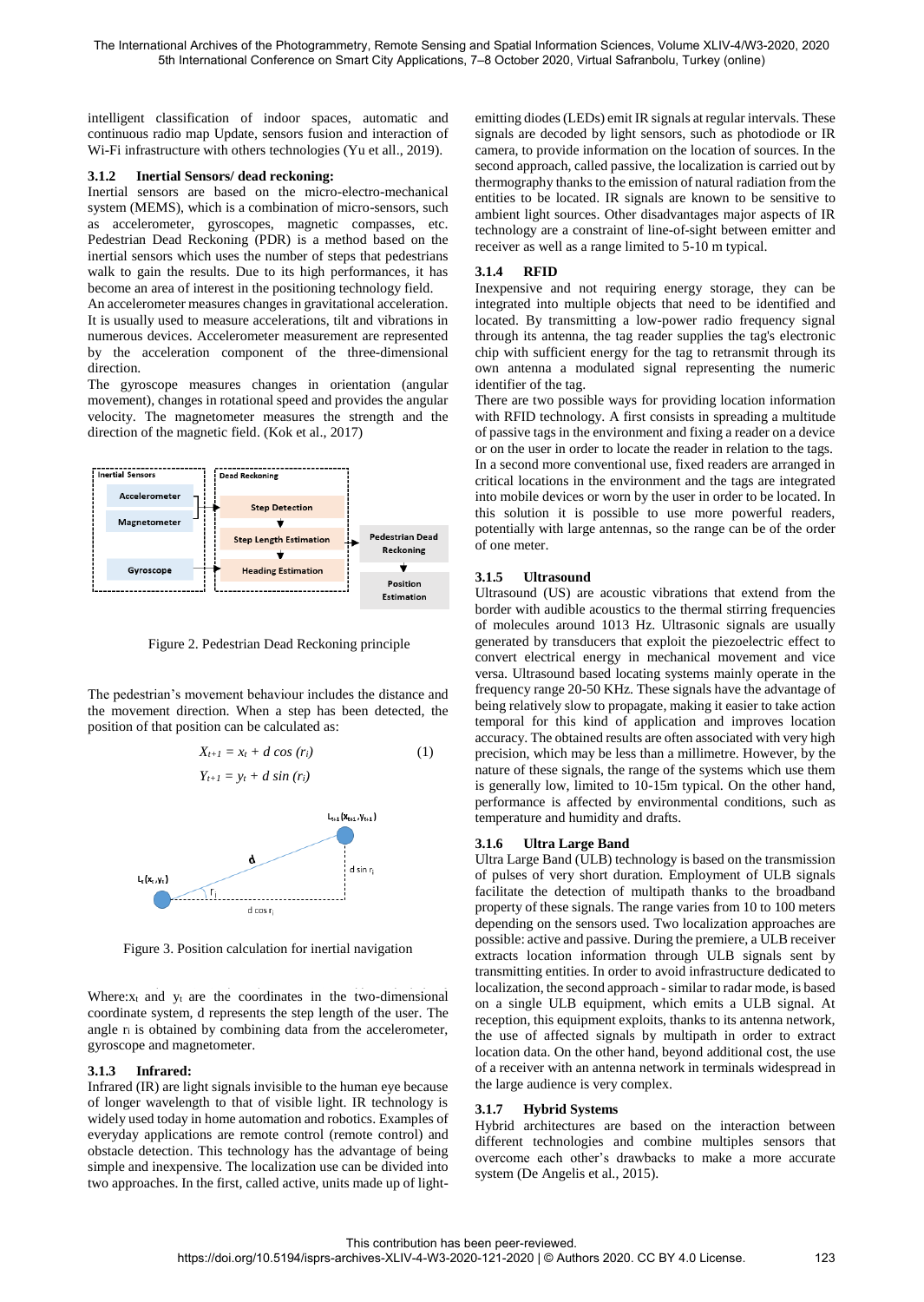The recent trend in indoor localization is to use hybrid system for locating the user position with minimum errors. Combining several types of technologies may be more advantageous as we can exploit the strengths of each technology simultaneously. Multiple localization fingerprint are combined with the help of sensor fusion framework. The most prominent hybrid localization system is the fusion of smartphone sensors and Wi-Fi infrastructure (Li et al., 2016; Ebner et al., 2017; Yu et al., 2019).

### **3.1.8 Comparative Study**

Most of existing tracking systems use infrared (IR), ultrasound (US), radio frequency (RF) and inertial sensor technologies. IRbased systems are limited to a location in a specific area but suffer from errors in obstructed spaces, and their performance is affected by ambient light sources. US systems provide very high accuracy using the time of flight signals. Unfortunately, they require special attention in receptors orientation. An alternative to IR and US technologies is carried by RF technologies. RFID systems have a short range but require a large number of tags.

The performance of systems using ZigBee, Bluetooth or WiFi technology, is affected by the presence of obstacles and multipath. Another possibility is given with the inertial sensors integrated on most current mobile terminals in order to set up a pedestrian dead reckoning system (PDR). NPE systems suffer from the accumulation of estimation errors. Other systems combine multiple technologies to take advantage of the benefits of each technology and improve system performance.

#### **3.2 Metrics of localization in IoT:**

The localization in IoT relies on different techniques, where measurements can be extracted from multiple domains classified mainly into three domains: Power or signal strength-based, Timebased and Space-based (Turgut et al., 2016).

#### **3.2.1 Power Domain**

For a signal from a transmitter, RSS (Received Signal Strength) is a measure of the received signal strength by a receiver. The basic idea exploits the relation of Friis (Friis, 1946), also called the "telecommunications equation" for free space propagation. In general, free space propagation conditions are rarely encountered. Several models have been proposed to model the power loss as a function of the distance between a transmitter and a radio receiver.

In indoor environment, the log-distance model is preferred. A simple form of this model is given by:

$$
Pr(d) = Pr(d0) - 10 \alpha RSS \log(d/d0) \tag{2}
$$

Where Pr (d) is the power of received signal (in dBm) at the distance d, d0 a reference distance and αRSS the propagation coefficient. The value of this coefficient is typically between 1.8 and 3.2 in indoor environments for signals produced in the frequency band 900 MHz to 4 GHz. The model (2) can be improved by introducing additional corrective terms to take into account in particular the attenuation caused by multiple floors, walls. These terms, which depend on the materials, are determined empirically using calibration measurements.

The RSSI parameter has been used in vast indoor localization systems, however it suffers from performance degradation in complex environment due to interferences and multipath problems. To overcome these limits, Kalman filters are implemented on the positioning estimation process to improve location accuracy (Chen et al., 2015). On the other hand the convergence to hybrid infrastructure based on the interaction between RSSI and other RF metrics always provides better

performance (Mendoza-Silva et al., 2019; Sadowski and Spachos, 2018).

#### **3.2.2 Time Domain**

Time measurements exploit the time propagation of the signal, also named ToF (Time of Flight), to estimate the distance between two different nodes A and B. The distance estimation is based on the following proportionality relationship:

$$
d = c\tau \tag{3}
$$

Where d is the distance travelled by the signal,  $\tau$  the time of flight, and c the speed of the wave.

The best-known measurements in this category are TOA (Time Of Arrival), TDOA (Time Difference Of Arrival) and RTT (Round Trip Time).

#### **3.2.3 Space Domain**

Space domain includes angle (or direction) measurements. The main existing orientation measures are the Angle of Arrival (AOA) and the Phase Of Arrival (POA).

A summary of the metrics introduced in this section is given with the main advantages and disadvantages in the Table 1.

| Metric      | Principle                                                                           | Advantage (s)<br>$/$ Inconvenient $(s)$                                                                                                                                              |
|-------------|-------------------------------------------------------------------------------------|--------------------------------------------------------------------------------------------------------------------------------------------------------------------------------------|
| <b>TOA</b>  | Distance<br>estimation based<br>on signal<br>propagation time                       | localization<br>Good<br>$+$<br>precision<br>- Requires synchronization<br>between transmitter (s) and<br>receiver (s)                                                                |
| <b>TDOA</b> | <b>Distance</b><br>estimation based<br>on differences in<br>signal arrival<br>times | require<br>Does<br>not<br>$^{+}$<br>receiver<br>transmitter<br>7<br>synchronization)<br>- Requires synchronization<br>of base stations                                               |
| <b>RTT</b>  | Distance<br>estimation based<br>on time<br>propagation of a<br>round trip           | require<br>Does<br>$^{+}$<br>not<br>receiver<br>transmitter<br>$\sqrt{2}$<br>synchronization)<br>Requires<br>high<br>clock<br>accuracy                                               |
| AOA         | Position<br>estimation by<br>cross-checking<br>information on<br>angles of arrival  | + Position calculation with<br>small<br>number<br>$\sigma$ f<br>a<br>measurements<br>- High cost of equipment<br>(antennas)<br>- Accuracy that degrades as<br>the distance increases |
| <b>POA</b>  | Distance<br>estimation by the<br>signal arrival<br>phases                           | - unsuitable in location for<br>many technologies, such as<br>WiFi or BT                                                                                                             |
| <b>RSSI</b> | Distance<br>estimation based<br>on the signal<br>strength<br>attenuation            | + Inexpensive and easily<br>measured by most radio<br>equipment<br>- High variance and low<br>consistency                                                                            |

#### Table 1. Indoor Localization metrics

#### **4. DESIGNING AN IOT INDOOR POSITIONING SYSTEM**

#### **4.1 IoT solutions architecture**

Given the rapid development of the IoT, it became necessary to have a reference architecture that would standardize the design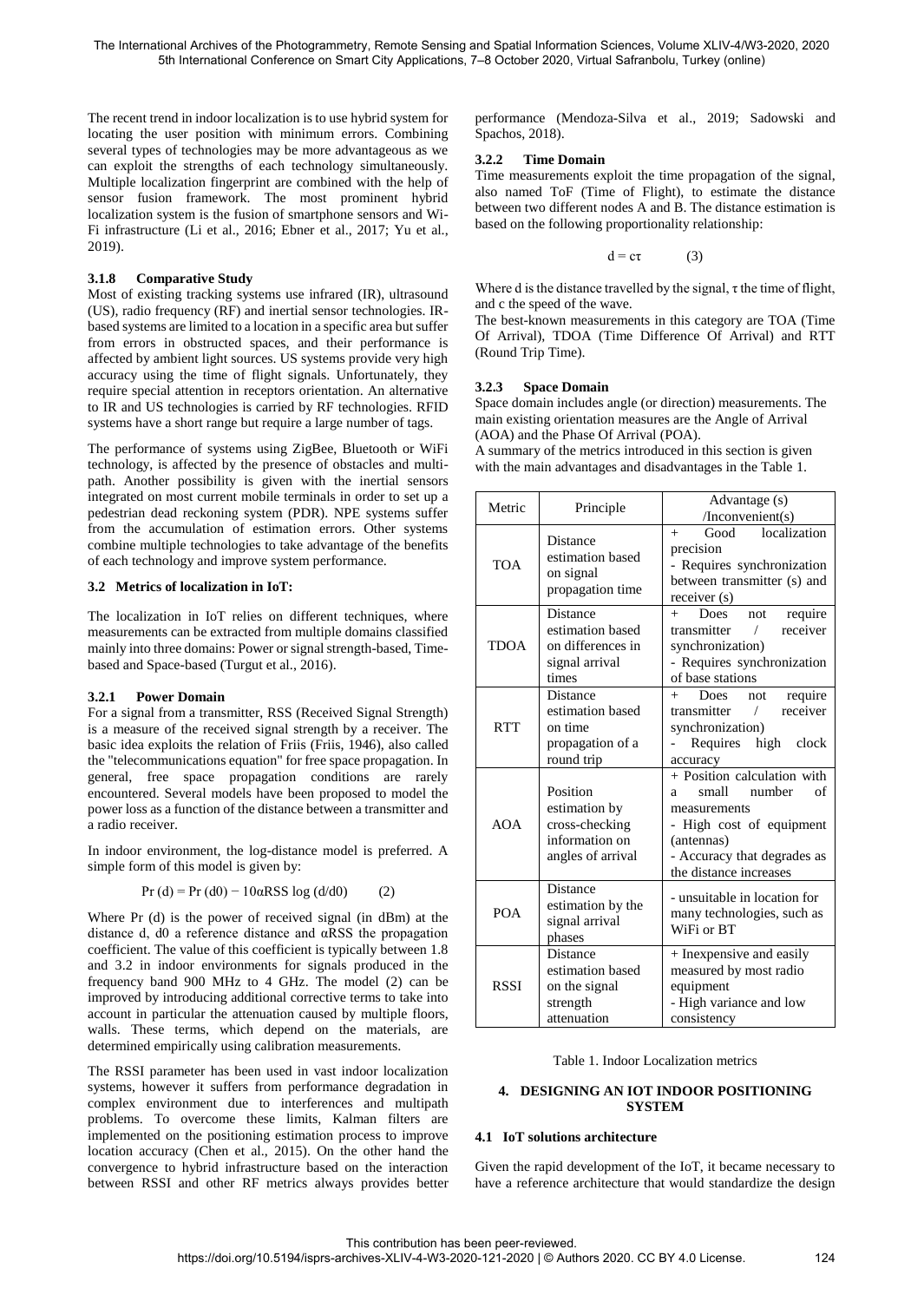of systems and promote interoperability and communication between the different ecosystems of the IoT (Lin et al., 2018). In term of technical implementation most of IoT solutions are based on three main components:

The end-devices that generate the data and send it to the gateway. The gateway that relays the data to the cloud, and the cloud platform. Gateways can also be called edge nodes and can inherit part of the computing functionalities for local data processing.



Figure 4. IoT solutions architecture

The IoT platform is a technical platform that collects data, monitors, supervises and controls connected objects. The IoT software platform embeds an intelligence that offers multiple possibilities. Measurements can be stored for the purpose of creating a history allowing prediction, management actions and providing a layer of intelligence (alerts, advice, etc.).

Four interactions models are defined between IoT actors:

**Communication between objects:** this model is based on wireless communication between two objects. Information is transmitted through the integration of wireless communication technology.

**The communication of objects to the cloud:** in this model, the data collected by the sensors is send to service platforms via a network. This includes radio communications (cellular, Bluetooth, WiFi, LoRaWAN ...) and light (the Li-Fi protocol uses the frequencies of the light spectrum to transmit information). This type of communication is used in hospital environments because it avoids the nuisance caused by radio communications such as WiFi.

**Communication of objects to a gateway**: this model is based on an intermediary that makes the link between the sensors and the applications in the cloud.

**From objects to back-end data sharing:** the purpose of this model is to enable data sharing between service providers. It is based on the "programmable web" concept. Manufacturers set up an API allowing the exploitation of data aggregated by other manufacturers.

### **4.2 Positioning Approaches:**

Depending on where the measurements reside for position calculation, the positioning process is classified mainly in two approaches: Device centric positioning and Network centric positioning.

In case of device centric positioning approach the IoT end devices communicate, exchange information with their neighbours and make the location-related measurements.

In Network Centric Positioning approach when the entire position determination is carried out at other equipment independently of the devices. Each architecture requires different resources, communication scenarios, and privacy parameters. Security preserving is easier to be achieved in a device centric approach than in a network centric approach as the device would not reveal its position to the network (Mendoza-Silva et al., 2019; Salem et al., 2012).

### **4.3 Position Estimation in IoT:**

Localization methods and algorithms use measurements to determine information on mobile terminal position. Two types of location information are possible: an area where the mobile terminal is located or the coordinates of mobile terminal position. The first represents a location by zone around a known point or zoning. The second is a localization by positioning which is divided into five main approaches: proximity, triangulation, multilateration, pedestrian dead reckoning and fingerprinting.

The positioning systems based on fingerprinting technique are the most developed in the last advanced researches (Basri and Elkhadimi, 2016; Oguntala et al., 2018) and produce the most accurate position estimation in indoor environments, due to the improved performances and the low cost of the required infrastructure. The process is mainly described in two phases: offline phase or training phase where we collect the measurements of signal characteristic to construct the radio map, then the online phase or positioning phase, in this phase a positioning algorithm is implemented to match online measurements with pre-recorded radio map and estimate the target position. In figure 5 the principle of fingerprinting technique is explained for a WiFi positioning system based on RSSI measurements received from different access points.



Figure 5. Fingerprinting based positioning

The localization algorithms may be based on deterministic approach, probabilistic approach, machine learning approaches or their combinations.

#### **4.3.1 Deterministic and Probabilistic Algorithms**

Deterministic positioning algorithm stores the values of RF metrics from each AP in the database, and utilizes real time matching of fingerprint data. Whereas the probabilistic approaches exploit additional information than simple values and need to compute and store the probability distribution model of each grid point in the radio map (Mendoza-Silva et al., 2019).

The major advantages of the deterministic methods are their ease of implementation. However, the probabilistic approaches are generally believed to be more effective because of their capability of dealing with signal strength variation and environment changers (Dardari et al., 2015). The main drawback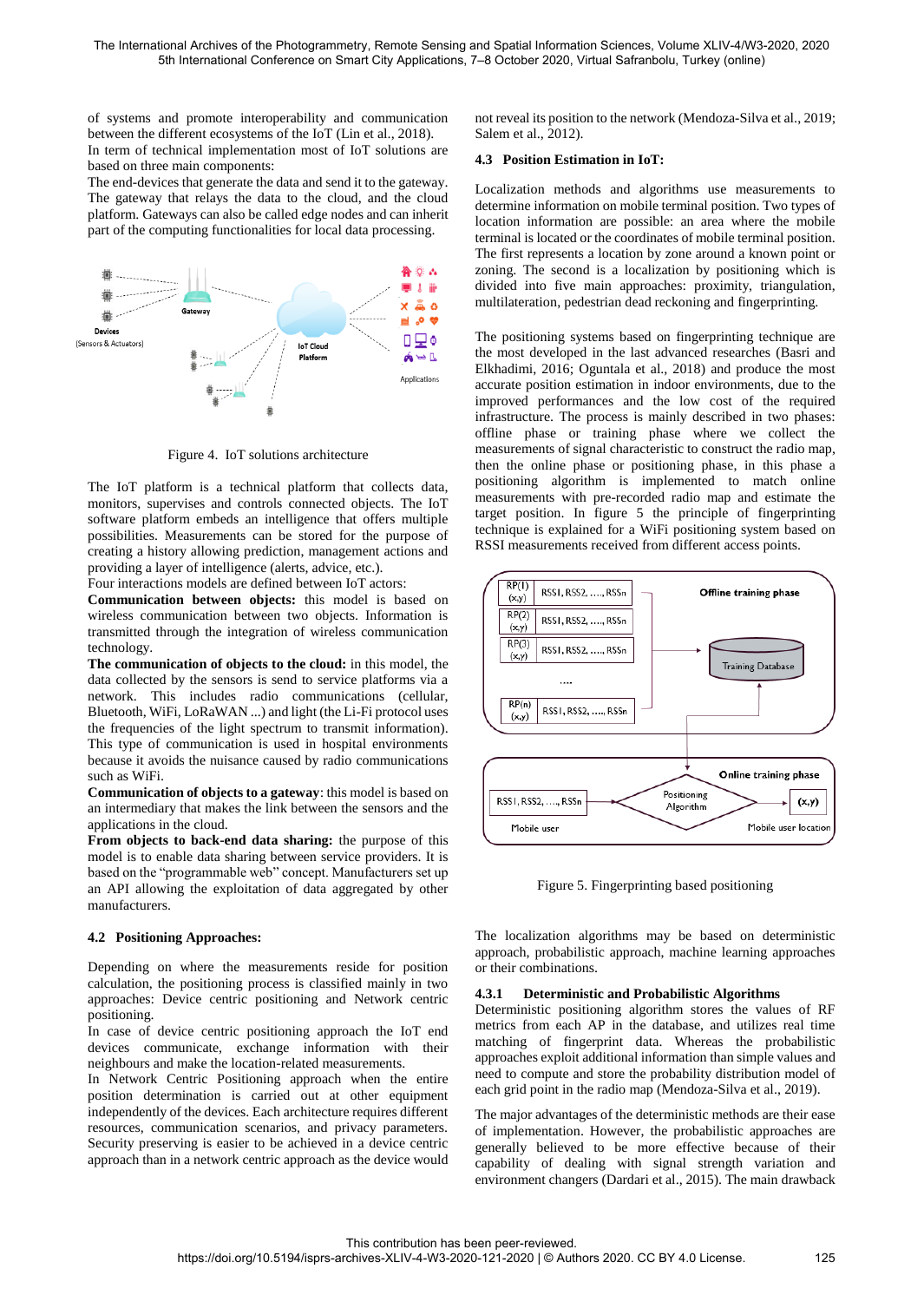is that it requires a large storage size which increases the time required to build the radio map.

### **4.3.2 Machine Learning Algorithms**

Recent advanced fingerprint-based localization systems uses methods and techniques from machine learning for finding the optimal estimate of position (Cheng et al., 2016). The machine learning algorithms can be used for classification or regressions. In classification the machine learning algorithm learns to classify the data, and the output variable takes class labels, while in regression problems the algorithm predicts continuous values by learning from the training variables. In addition to position estimation process, machine learning algorithm can be applied to improve real time location service accuracy and reliability of the measurements. The notable algorithms for classification are: Decision trees, Principal Component Analysis (PCA), Naïve Bayes, K nearest Neighbours, Linear SVC (Support Vector Classifier) etc. And most of the practical machine learning approaches used for regression problems include: Support Vector Machine (SVM), Linear regression, Regression Trees (e.g Random Forest) etc.

The Naïve Bayes classifier has been widely used in machine learning and data mining and can achieve good performances (Mir et al., 2016). It is based on a solid mathematical theory. Naïve Bayes naïvely assumes that all the features are independent of each other. In our case the class node C represents the location and the features node RSSI is the received signal strength from access points.

In (Samaha et al., 2016), authors implemented in a WiFi indoor localization system multiple machine learning approaches and utilized the PCA algorithm to reduce the computation time and improve the performance. The system reduced the computation time by 70% when using Random Forest classifier in static mode and by 30% when using KNN in the dynamic mode.

The use of ML approaches in offline phase and online phase or the combination of multiple approaches can provide good performances. In (Zhang et al., 2017), authors introduced the PCA algorithm to reduce the dimension data in offline phase and grid search-based Kernel SVM is used in online phase to estimate the unknown location.

As we have illustrated in the following figure, machine learning can be exploited to determine target position and to improve system performance. Machine learning algorithms are implemented in data acquisition, classification, sensor fusion, signal correction, position estimation and output data analysis.



Figure 6. Machine learning applications in IoT positioning system

# **4.4 IoT System parameters:**

The internet of things is thus a revolutionary paradigm that aims to enable many new applications. But it also raises a lot of challenges, and multiple factors could affect the localization accuracy.

IoT system parameters allow to assess the quality and the efficiency of the system, and a compromise between them should be considered while designing an IoT positioning system (Khelifi et al., 2019).

### **4.4.1 Topology:**

The topology corresponds to the logical architecture of a network, defining the links between the objects of the network and the possible hierarchy between them.

In a Mesh topology, an object - called a node - is connected to one or more other nodes of the same network. This forms a mesh in which transmitted data is potentially relayed by several nodes before reaching its destination.

In star topology the objects are connected to a gateway that ensures communication between the nodes of the network as can be seen in the figure below. This type of topology makes it easy to add or remove nodes without impacting the rest of the network. In addition, all network intelligence is concentrated on a single node which makes it easier to manage the network. However, if the hub has a technical problem, then the entire network is down. In Indoor environment, mesh networks provide better coverage and better positioning accuracy than star networks, where some objects fail to connect to the gateway due to distance or noise and surrounding obstacles.



Figure 7. IoT mesh and star network topology

#### **4.4.2 The communication range:**

The communication range is the maximum distance at which a receiver can decode the signal. The range of a signal depends on both the value of the maximum transmitted power provided by the protocol and the physical environment. Generally, radio communications allow very long distances to be reached. In case of other technologies, a set of repeaters are deployed to relay the signal and overcome the coverage limitations. Therefore, depending on the distance between the object and the gateway, it will be obvious that some protocols will be more suitable than others.

### **4.4.3 Bitrate:**

The bitrate measures the speed and the quantity of the data to be sent. The bitrate is mainly limited by the signal modulation and the frequency bandwidth: the wider the band, the higher is the bitrate.

The higher the amount of data that can be exchanged between devices, a more accurate localization can take place.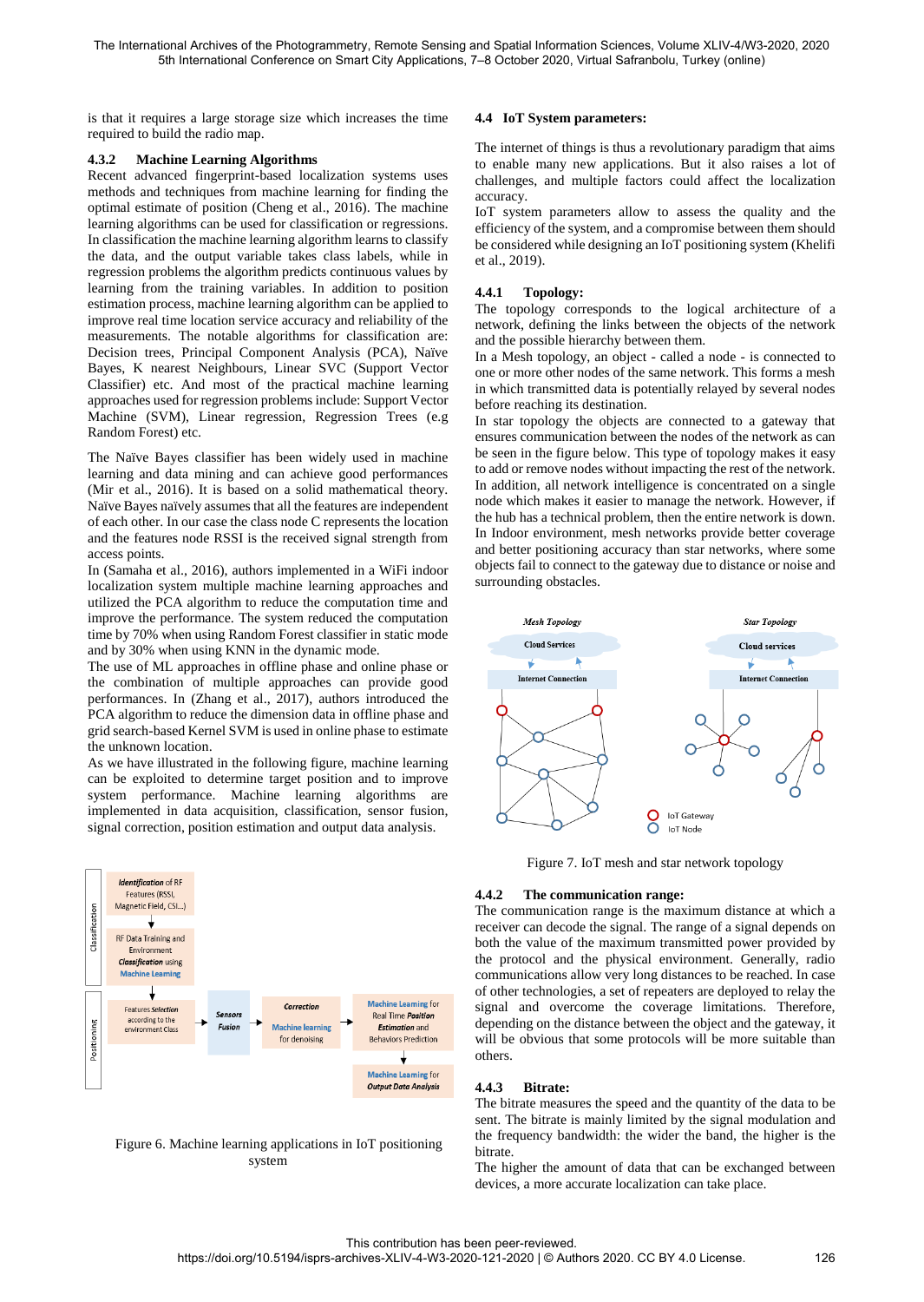# **4.4.4 Hardware constraints**

IoT devices has several hardware resources constraints such as low battery capacity, RAM/Flash memory, CPU, power consumption, energy management and limited ability of storing, processing, and transporting data.

# **4.4.5 Integrity**

Integrity is a mechanism ensuring that data is not: falsified, modified, altered, or deleted by an unauthorized entity. In most cases, this service is performed using hash functions with data signature properties.

# **4.4.6 Interoperability**

The Internet of Things is a broad concept that encompasses different areas using different systems, architectures, and hardware. Therefore, an object must be able to interact and collaborate with other heterogeneous objects.

# **4.4.7 Autonomy**

Autonomy is the ability of an object to control itself. It represents the properties of an entity that is capable of functioning independently and without being controlled from the outside. Indeed, each object has an identity representing it, can freely collect, analyse, process, generate and exchange information. He can also make decisions without any human intervention.

# **4.5 IoT Challenges:**

The internet of things is thus a revolutionary paradigm that aims to enable many new applications. But it also raises a lot of challenges.

IoT touches on all areas of knowledge construction, businesses management and administrations through educational and hyperurban technologies, it transforms our localized relationship into a globalized relationship by going beyond geographic borders. These technological, societal, and human changes raise many challenges in research, creativity and innovation.

### **4.5.1 Environmental challenges**

The constant increase of connected objects has multiple impacts on the environment. It can be translated by an increase of electronic waste, its recycling and energy consumption. This is a major challenge that is attracting more and more governments to study the impact of connected objects on global warming and their consequences on populations.

### **4.5.2 Privacy**

Given the emergence of IoT technologies in all areas of daily life, this raises questions about IoT security (Lin et al., 2017). It must be thought out from 3 complementary angles: technological, human and systemic:

-Technology protection concerns the security of data, communications, network infrastructures and their functionalities.

-The protection of individuals concerns the protection of user's privacy to avoid litigation possibly caused by IoT.

-The protection of interconnected systems hosting IoT objects.

### **4.5.3 Energy Consumption**

Several factors related to the programming of the IoT device will affect the energy consumption. Whenever possible it is appropriate to decrease the sensor sampling frequency or limit the use of actuators.

Energy consumption of a node is related to the operating mode of radio components. The stages of communication (transmissions and receptions, listening to the channel, duration of node activity) must therefore be controlled in order to conserve energy. It is possible to reduce power consumption on each node by controlling power transmission. Increasing the transmitted power improves the radio range of nodes, but also increases the risk of interference between them. The operator must therefore find a compromise between the number of deployed nodes, their hardware resources, connectivity, and transmitted power (Iqbal et al., 2017).

# **5. CONCLUSION**

This paper presented an overview of indoor positioning systems implemented in IoT networks, domain applications, techniques of localization and communications based on recent researches. There is not one absolute solution for IoT Location Services. Each of the introduced technologies and approaches must be evaluated in the context of the target application goal, environment conditions, and system parameters. On the other hand we have highlighted how to exploit the use of machine learning algorithms, to improve system performances in term of data acquisition, classification, data fusion, denoising, and position estimation in order to provide more accurate system. In our future Work we aim to concept an hybrid system for real time location service, based on indoor environment classification and internetworking of different wireless positioning systems.

# **REFERENCES**

Basri, C., El Khadimi, A. (2016, September). Survey on indoor localization system and recent advances of WIFI fingerprinting technique. In 2016 5th International Conference on Multimedia Computing and Systems (ICMCS) (pp. 253-259). IEEE.

Chen, G., Meng, X., Wang, Y., Zhang, Y., Tian, P., Yang, H. (2015). Integrated WiFi/PDR/Smartphone using an unscented kalman filter algorithm for 3D indoor localization. Sensors, 15(9), 24595-24614.

Cheng, Y. K., Chou, H. J., Chang, R. Y. (2016, May). Machinelearning indoor localization with access point selection and signal strength reconstruction. In 2016 IEEE 83rd Vehicular Technology Conference (VTC Spring) (pp. 1-5). IEEE.

Ebner, F., Fetzer, T., Deinzer, F., Grzegorzek, M. (2017). On Wi-Fi model optimizations for smartphone-based indoor localization. ISPRS International Journal of Geo-Information, 6(8), 233.

Dardari, D., Closas, P., Djurić, P. M. (2015). Indoor tracking: Theory, methods, and technologies. IEEE Transactions on Vehicular Technology, 64(4), 1263-1278.

De Angelis, G., De Angelis, A., Pasku, V., Moschitta, A., & Carbone, P. (2015, September). A hybrid outdoor/indoor Positioning System for IoT applications. In 2015 IEEE International Symposium on Systems Engineering (ISSE) (pp. 1- 6).

Figueiredo e Silva, P., Kaseva, V., & Lohan, E. S. (2018). Wireless positioning in IoT: A look at current and future trends. Sensors, 18(8), 2470.

Friis, H. T. (1946). A note on a simple transmission formula. Proceedings of the IRE, 34(5), 254-256.

Hossain, M. S., Muhammad, G., Alamri, A. (2019). Smart healthcare monitoring: A voice pathology detection paradigm for smart cities. Multimedia Systems, 25(5), 565-575.